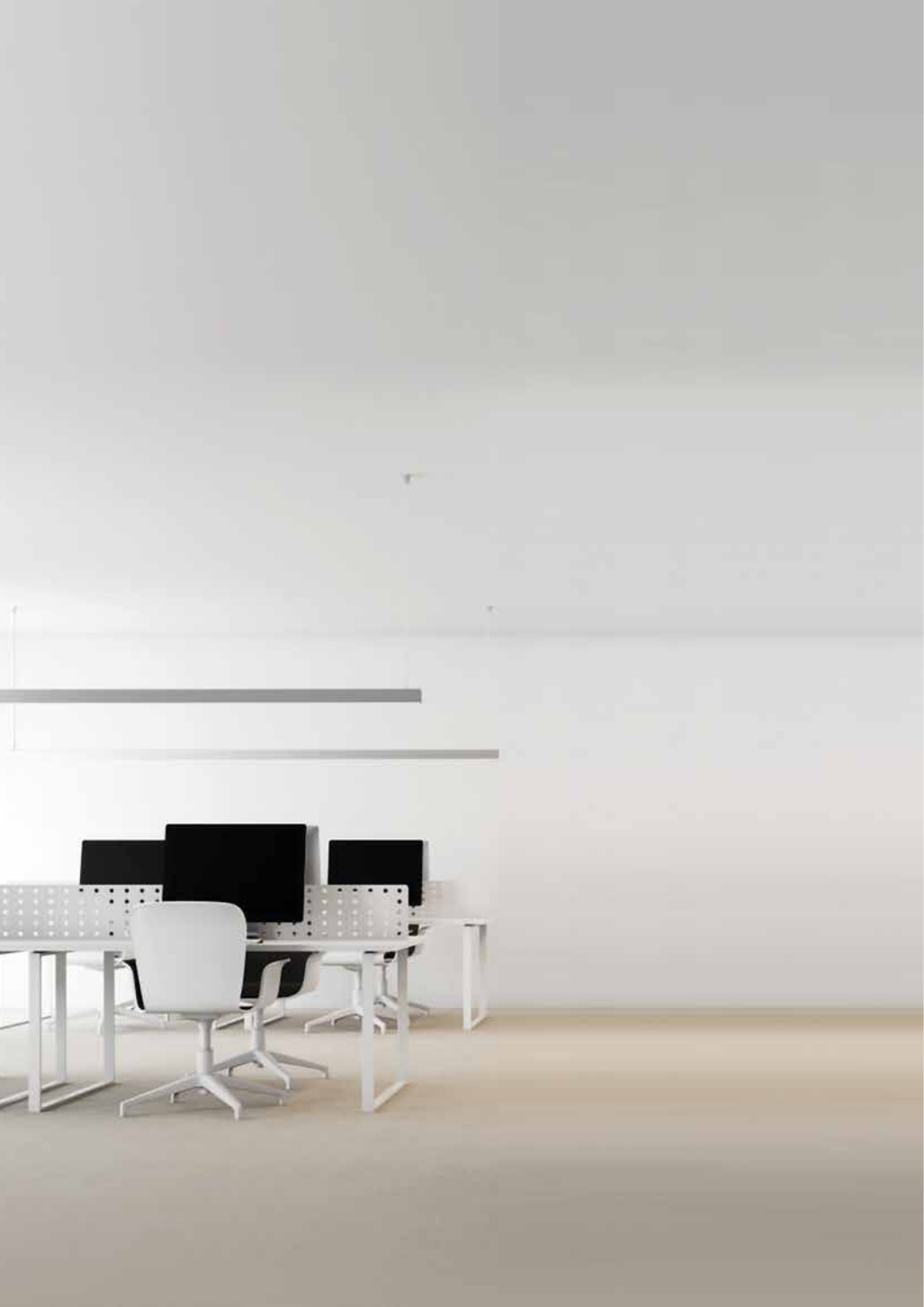

Maxell Europe Limited Business Solutions Division (BSD), Block E, Sefton Park, Bells Hill, Stoke Poges, Buckinghamshire, SL2 4HD United Kingdom

Actual specification and photography subject to change without notice.



 $\bullet$ 

 $\boldsymbol{\Theta}$ 

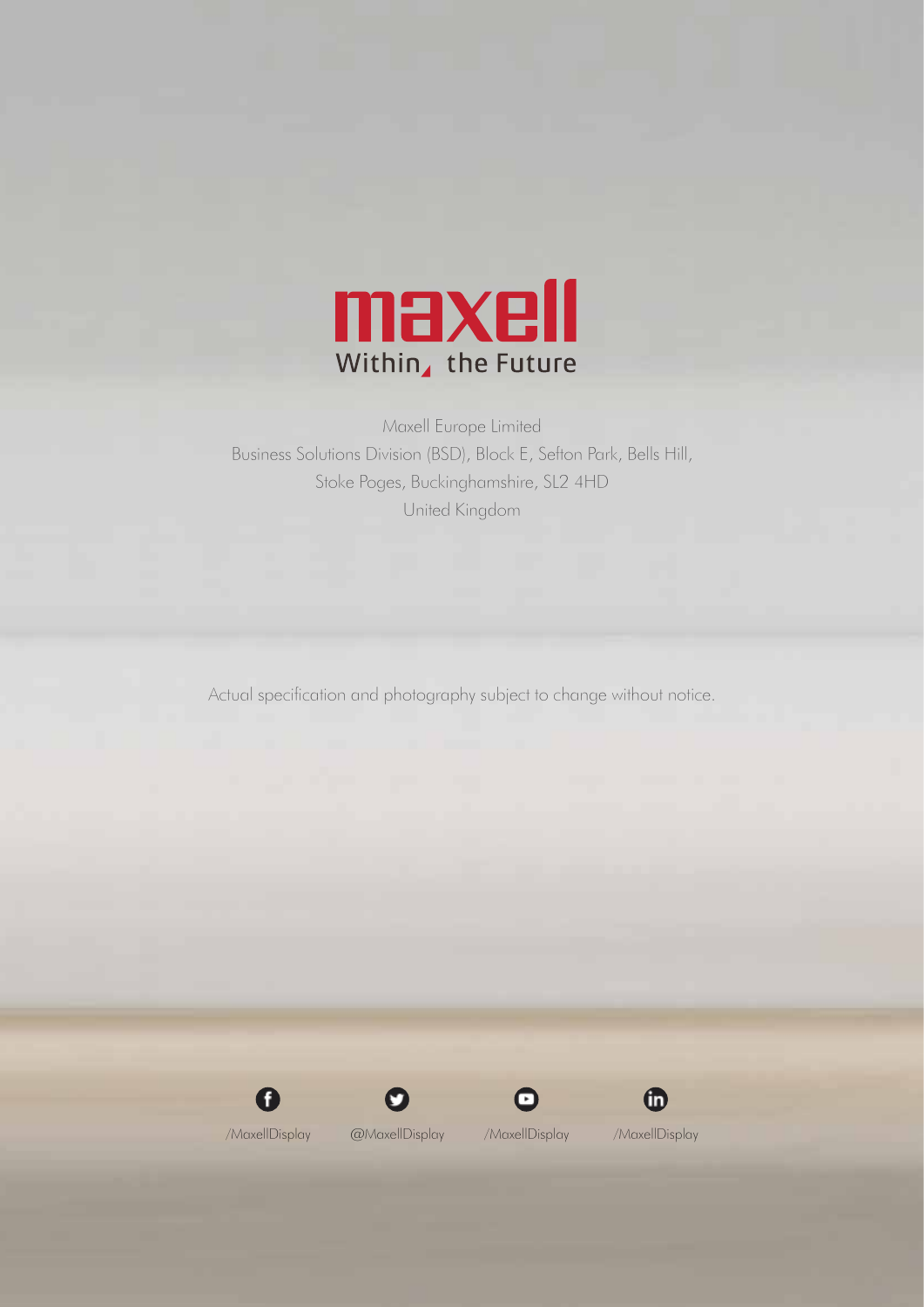## 4K Ultra High Definition Interactive Flat Panel Displays



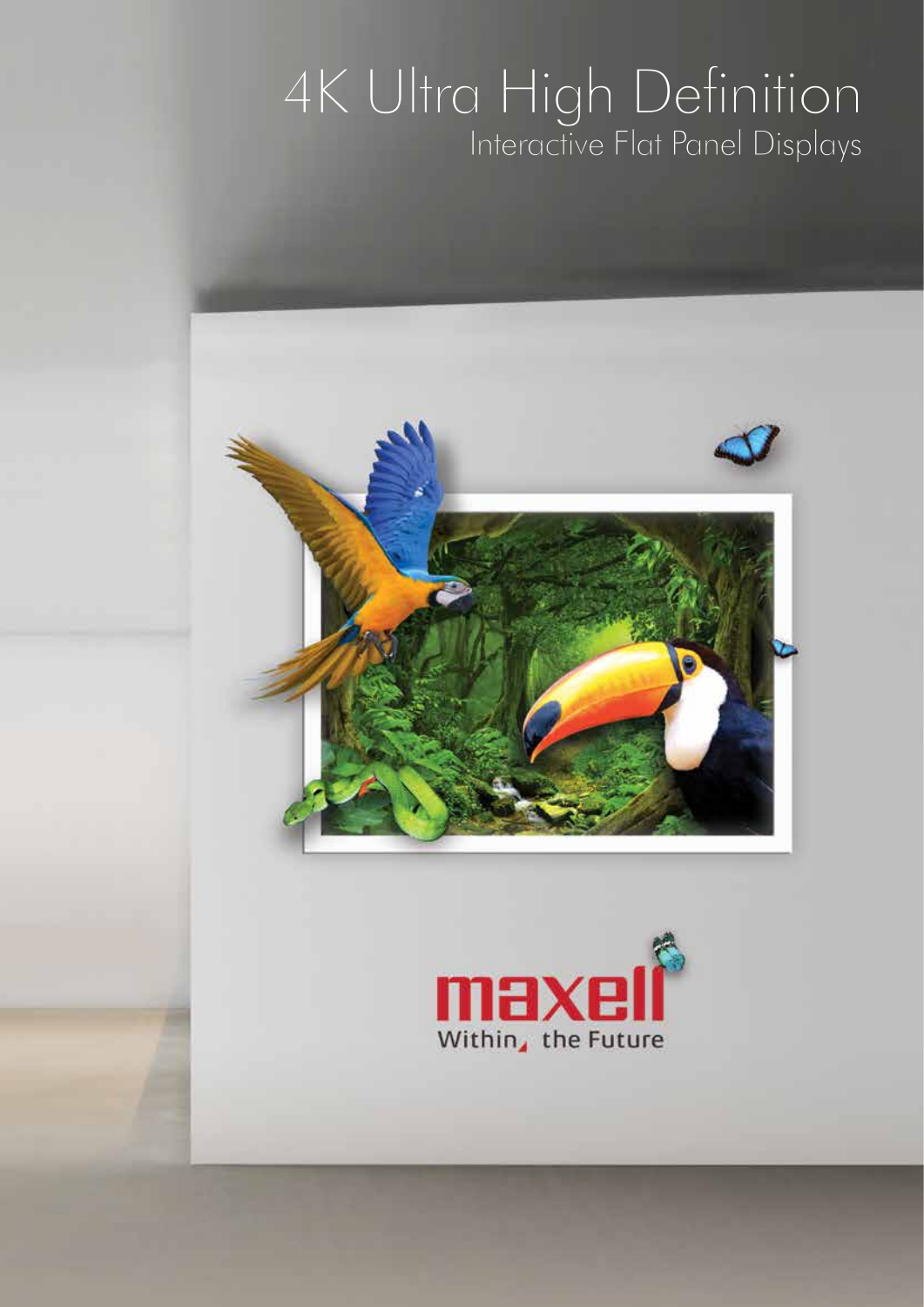

## BUILT IN ANDROID

# TEN TOUCH



## EASY TO USE MENU

## WHITEBOARD APP INCLUDED

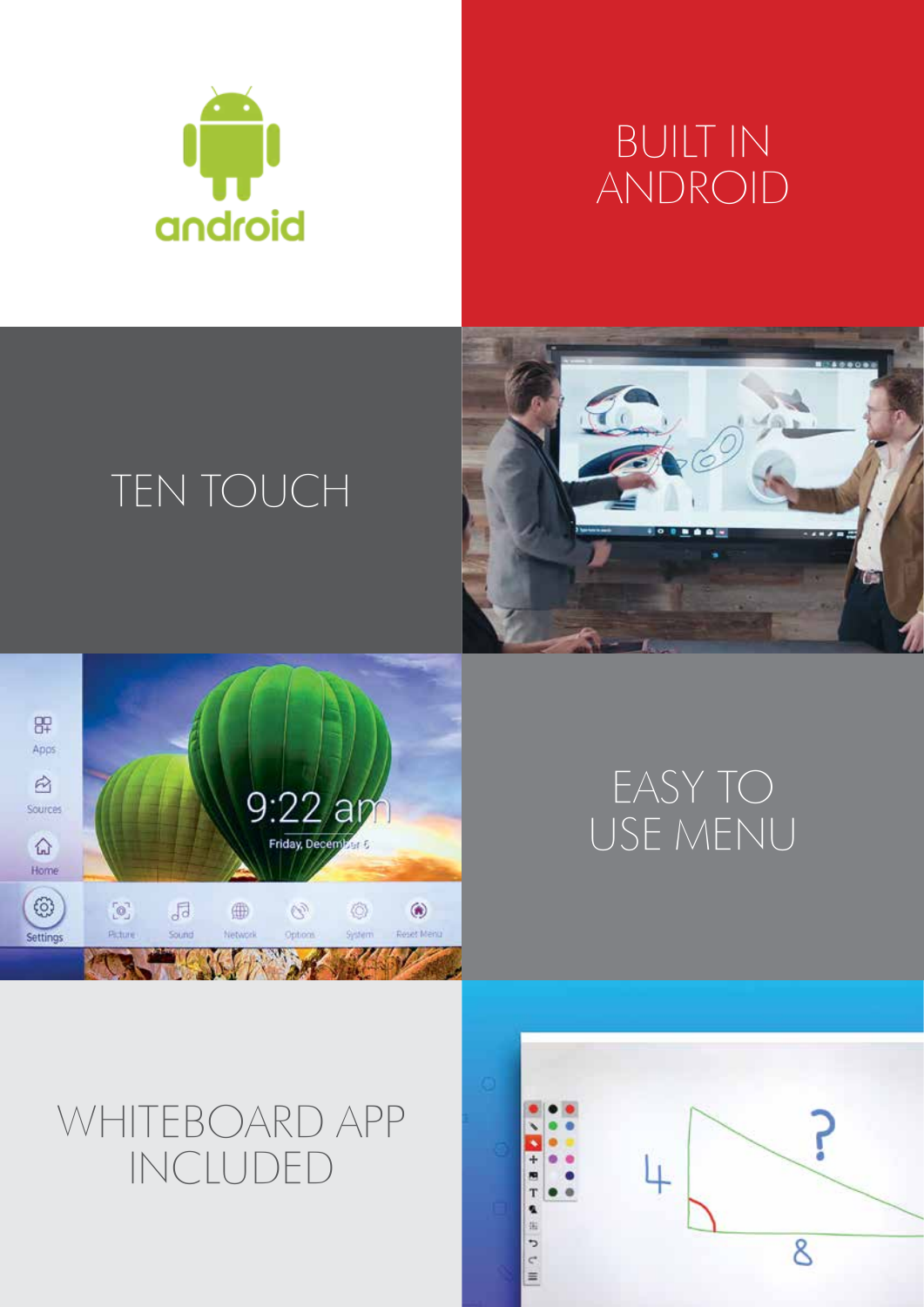## MA-6510 | MA-7510 | MA-8610

Available in a range of sizes and two colors to suit any environment, our interactive screens feature crystal clear resolution and highly responsive touch screen technology.

### Engage. Involve. Inspire

This smart range of Maxell Interactive flat panel displays incorporate a host of clever features like 10 person multi-touch and have been designed for a variety of uses from boardrooms, classrooms, lecture theatres, foyers, and consultation rooms. The bright LED anti-glare screen, wide viewing angle and two powerful speakers bring presentations to life, with the clean contemporary slim white bezel blending perfectly into most environments, making sure that nothing distracts from the message on the screen. Maxell has it all covered. From the 65" size for huddle meetings through to the largest 86" interactive display for demanding mission-critical applications.With the very latest operating platform capability you can forget time-consuming set-ups and the option of a built-in PC means you don't need any type of external source at all. All you need to do is walk in, turn it on and use.

- Built-in Android with easy to use whiteboard app
- UHD 4K resolution with HDR10
- 10 point Multi-Touch
- Screen Mirroring Wireless Presentation\*
- White or Black Bezel Design
- Anti-Glare Tempered Glass
- $\bullet$  3 x HDMI + HDMI Out
- $\bullet$  Display Port In  $+$  Out
- Windows 10, Linux and Mac Compatible
- Built-in PC Option Available
- VESA Mount included
- Built-in WiFi
- Built-in USB for playback

\* Most Windows and Android Devices

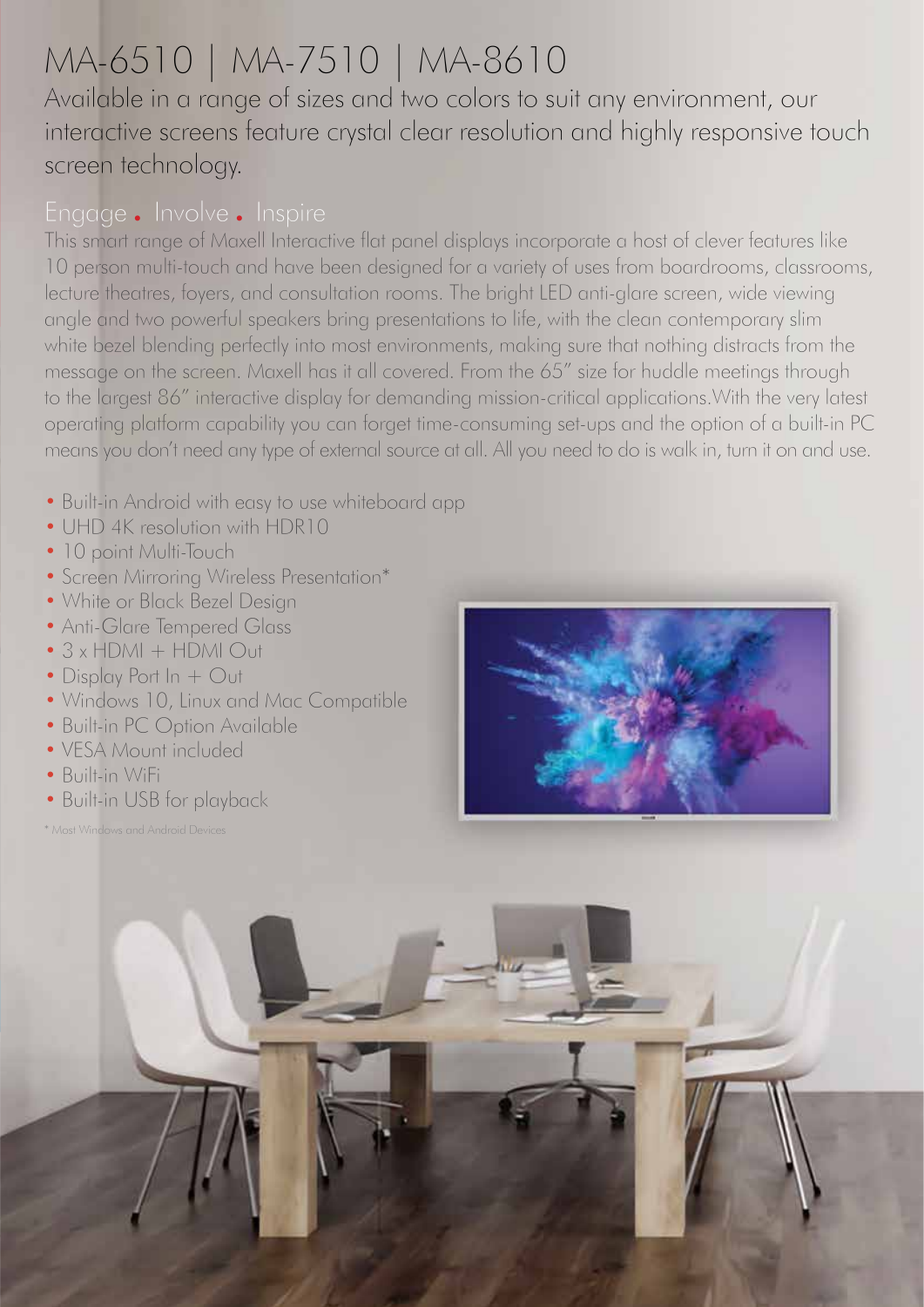





These smart new Maxell Interactive Flat Panel Displays have been designed for a variety of uses from boardrooms, classrooms, lecture theatres, foyers and consultation rooms.

### GALLERIES



representative of the situations and locations that the products could be used in.



 $\overline{\mathbf{g}}$ 

Г

### These images are **The set of the set of the set of the set of the set of the set of the set of the set of the set of the set of the set of the set of the set of the set of the set of the set of the set of the set of the se**

 $33$ 

EXHIBITIONS

CONSULTATION ROOMS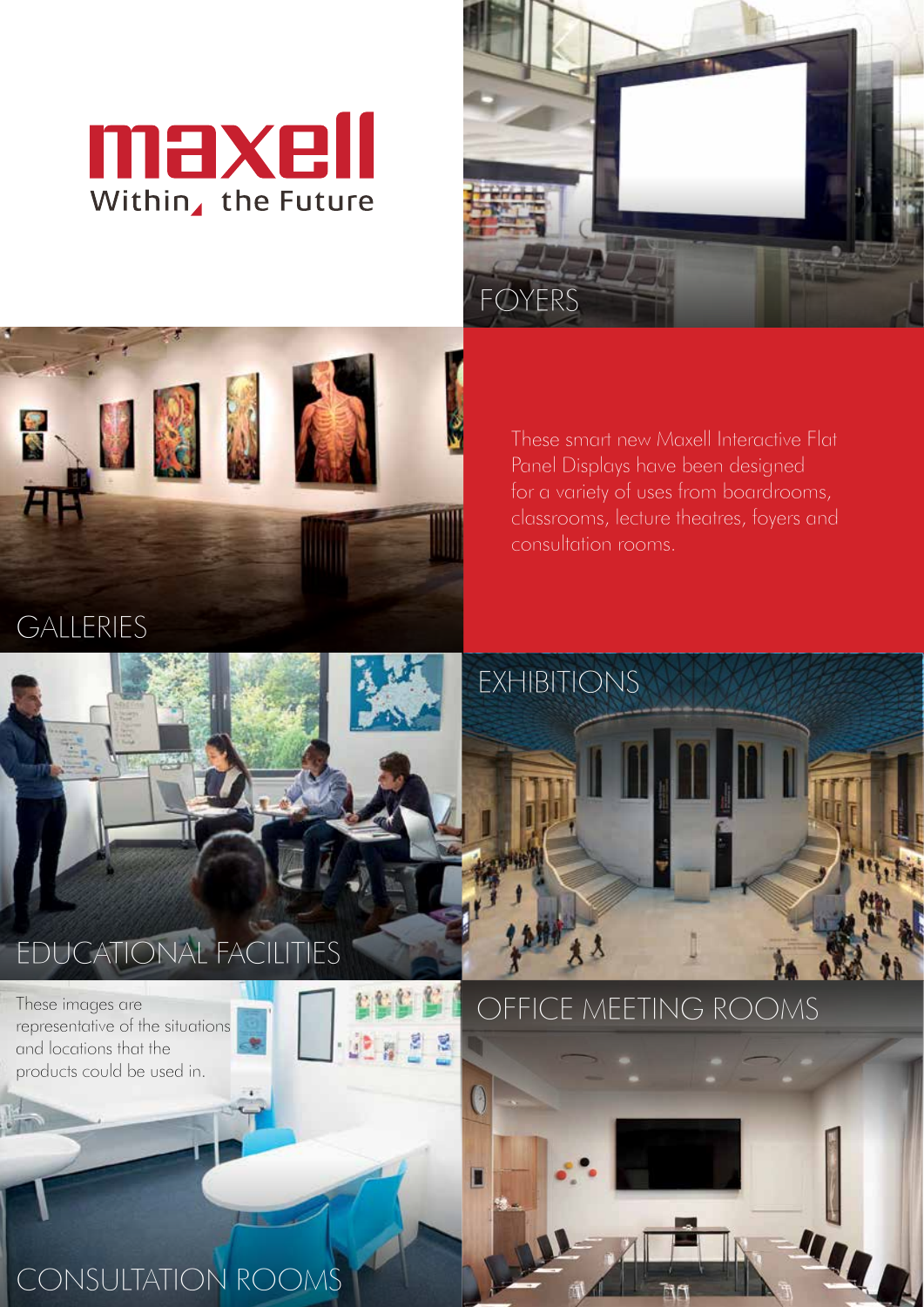

#### Multi-touch Capability for up to Ten People

Maxell's Interactive Flat Panel Displays turn every presentation into an involving experience. Instead of passively viewing, up to 10 people can interact with the screen at the same time, using the supplied stylus pen or their fingers.

#### Anti-glare Screen

Maxell's Interactive Flat Panel Displays achieve 100% light transmission for outstanding colour, clarity and accuracy – even in direct sunlight.



#### Useful Features

This range has a host of useful features like built in scheduler, panel lock, advanced colour settings, auto signal turn on and movable Remote Control receiver.

#### Black or White Bezel \*

You can choose which colour model you want depending on your environment. These model are available in Black or White. \* Depending on your region.

#### Ensure Best Picture Quality

Ultra HD Resolution achieves the best Image. No distortion and outstanding quality with a wide viewing angle means the user and audience are not compromised in any way. The outstanding resolution of UHD coupled with HDR 10 compatibility vividly delivers high quality images or video content.







#### Wall Mounting Bracket Included

The supplied bracket allows the units to be safely mounted to most walls without incurring additional expense. As the bracket is a standard VESA mount it's also compatible with the majority of third party trolley manufacturers allowing the unit to be easily moved from room to room.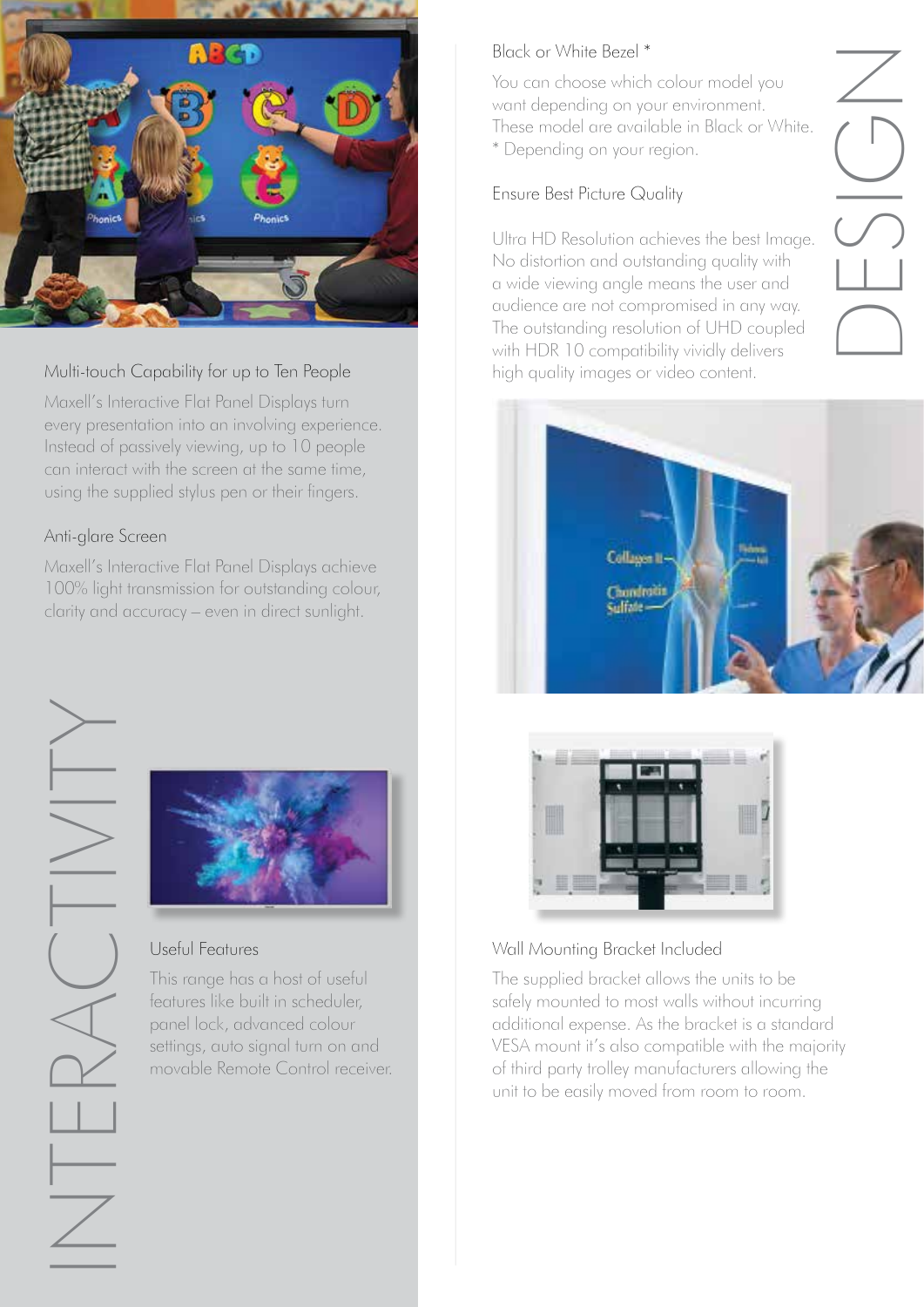

#### **Connectivity**

CONNECTIVITY

These Interactive Flat Panels have a number of connectivity solutions: 3 x HDMI, HDMI Out, Display Port In & Out, Computer In and two built in USB ports. Also RS232 control is available via serial port or wired network. Wireless presentation can be used to mirror your contents on the screen with a compatible device.

\* Most Windows and Android Devices



#### PC Module

The PC module is available as two types; as either built in or as a separate accessory\* This PC Module can be connected to a network (wired or wireless), has four USB ports and HDMI output to a second display. \*Region dependent

#### External Devices

All the range is fully compatible to connect your external devices via HDMI, Display Port or computer in. All these ports will mirror seamlessly your content onto the screen using the micro USB port for interactivity.



#### Toughened Glass

With 4mm anti-glare glass technology maximising the usability and visability of the screen in bright light conditions, and without shadow. The toughened glass is also fully heat tempered and gives an ultra smooth touch when using the interactivity.

#### Service and Support

Your Maxell interactive display has been manufactured to the highest standards of care, attention and quality. However if something was to go wrong we offer an on site service\* giving you peace of mind in the unlikely event if anything was to go wrong.

\*Depending on your region.



#### Long-lasting Performance

The Interactive Flat Panel Displays really highlights Maxell's reputation for quality and reliability. Its components have been designed and tested for longevity ensuring low running costs and budget savings throughout its lifetime.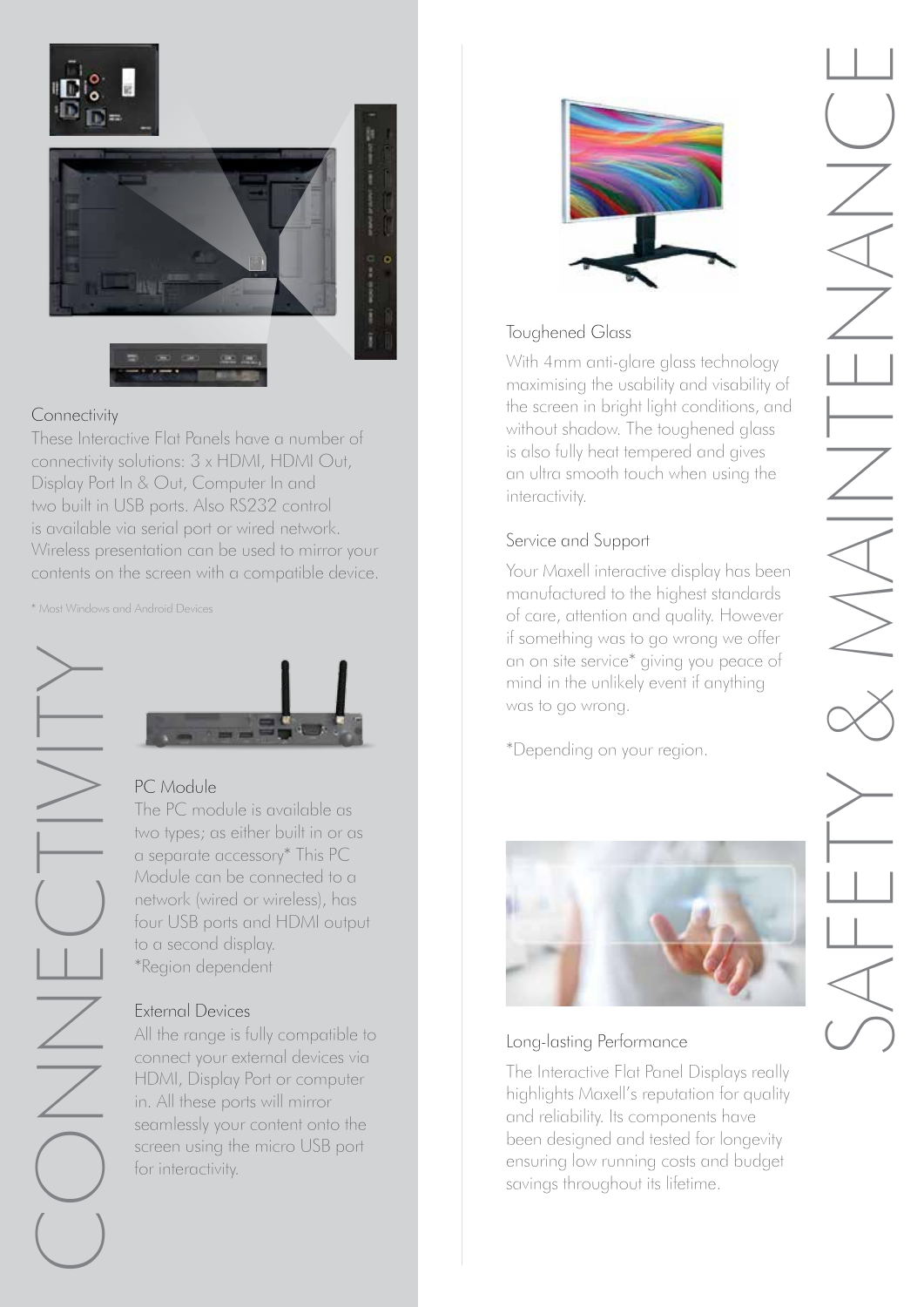| Technical<br><b>Specifications</b>                               | MA-6510WH (White Colour) MA-6510BK (Black Colour) |                                                                                                                                                                                                        |                                             |  |
|------------------------------------------------------------------|---------------------------------------------------|--------------------------------------------------------------------------------------------------------------------------------------------------------------------------------------------------------|---------------------------------------------|--|
| Display Size Diagonal (Inch)                                     |                                                   | 65"                                                                                                                                                                                                    |                                             |  |
| Backlight                                                        |                                                   | Direct LED                                                                                                                                                                                             |                                             |  |
| Visible Area                                                     |                                                   | 1428.48mm (H) x 803.52mm (V)                                                                                                                                                                           |                                             |  |
| Panel Type                                                       |                                                   | VA                                                                                                                                                                                                     |                                             |  |
| Screen Response Time z(G to G) (ms)                              |                                                   | 8                                                                                                                                                                                                      |                                             |  |
| Max. Resolution                                                  |                                                   | 3840 x 2160                                                                                                                                                                                            |                                             |  |
| Brightness                                                       | Max. Colours<br>1.07 Billion Colours              |                                                                                                                                                                                                        |                                             |  |
| <b>Contrast Ratio</b>                                            |                                                   | 350 nit typical<br>1200:1                                                                                                                                                                              |                                             |  |
| Viewing Angle (H/V)                                              |                                                   | $178^{\circ}$                                                                                                                                                                                          |                                             |  |
| <b>Supported Resolutions</b>                                     |                                                   | 640 x 480, 800 x 600, 1024 x 768, 1280 x 720, 1280 x 768, 1280 x 960, 1280 x 1024,<br>1400 x 1050, 1440 x 900, 1920 x 1080, 3840 x 2160                                                                |                                             |  |
| Supported Signals                                                |                                                   | VGA, SVGA, XGA, WXGA, Full HD, WUXGA, 4K, HDR 10                                                                                                                                                       |                                             |  |
| Panel Life Time                                                  |                                                   | Typical 50,000 hours                                                                                                                                                                                   |                                             |  |
| Max Daily Usage                                                  |                                                   | 16/7                                                                                                                                                                                                   |                                             |  |
| V-Frequency                                                      |                                                   | 60Hz                                                                                                                                                                                                   |                                             |  |
| <b>Touch Screen</b>                                              |                                                   | Infrared (IR) Tech - 10 Points                                                                                                                                                                         |                                             |  |
| Glass                                                            | Anti-Glare, Tempered                              |                                                                                                                                                                                                        |                                             |  |
| <b>Vesa Mount Dimensions</b>                                     |                                                   | 400 x 400 M6                                                                                                                                                                                           |                                             |  |
| <b>Input Terminals</b>                                           | Digital                                           | x3 HDMI (2.2 HDCP Compliant), x1 Display Port (1.2a)                                                                                                                                                   |                                             |  |
|                                                                  | Analog                                            | x1 VGA D-Sub 15-pin                                                                                                                                                                                    |                                             |  |
|                                                                  | Audio                                             | $x1$ RCA $(L + R)$<br>x1 D-Sub 9-pin                                                                                                                                                                   |                                             |  |
|                                                                  | Control (RS-232C)<br>USB                          | x2 USB A, x1 Micro USB for touch                                                                                                                                                                       |                                             |  |
|                                                                  | IR                                                | x1 IR Input                                                                                                                                                                                            |                                             |  |
|                                                                  | LAN                                               | x1 RJ45, x1 Android RJ45, x2 RJ12 (Service)                                                                                                                                                            |                                             |  |
| Output Terminals                                                 | Digital Audio                                     | x1 HDMI, x1 Display Port, SPDIF Optical Out, 3.5mm Headphone                                                                                                                                           |                                             |  |
|                                                                  |                                                   |                                                                                                                                                                                                        |                                             |  |
| Wireless<br>Speaker                                              |                                                   | 802.11 a/b/g/n Support                                                                                                                                                                                 |                                             |  |
|                                                                  | <b>Detection Method</b>                           | x28W<br>Infrared                                                                                                                                                                                       |                                             |  |
|                                                                  | <b>Detection Area</b>                             | 1428.48 x 803.52 mm                                                                                                                                                                                    |                                             |  |
| <b>Touch Panel</b>                                               | <b>Touch Accuracy</b>                             | $+/- 2$ mm                                                                                                                                                                                             |                                             |  |
|                                                                  | Response time                                     | $<$ 10 $ms$                                                                                                                                                                                            |                                             |  |
|                                                                  | PC Connector                                      | <b>USB Micro A</b>                                                                                                                                                                                     |                                             |  |
|                                                                  | Driver                                            | Windows multi touch support MAC single touch support Linux                                                                                                                                             |                                             |  |
|                                                                  |                                                   |                                                                                                                                                                                                        |                                             |  |
|                                                                  | <b>Touch Pen</b>                                  | Yes                                                                                                                                                                                                    |                                             |  |
| Android                                                          | Inputs, Software, Storage size                    | Android, 7.1.2 MicroSD, USB2.0, Ethernet, Whiteboard App, 8 Gb                                                                                                                                         |                                             |  |
| Power Requirement                                                |                                                   | 110 - 240 V, 50 - 60 Hz                                                                                                                                                                                |                                             |  |
| Operating/Storage Temperature                                    |                                                   | $0 - 40^{\circ}$ C                                                                                                                                                                                     |                                             |  |
| Operating/Storage Humidity                                       |                                                   | $20\% - 80\%$                                                                                                                                                                                          |                                             |  |
| Power Consumption                                                |                                                   | 210W                                                                                                                                                                                                   |                                             |  |
| Dimensions (mm)                                                  |                                                   | 1507 (w) x 882 (h) x 96 (d) mm                                                                                                                                                                         |                                             |  |
| Weight<br>Colour                                                 |                                                   | 45Kg                                                                                                                                                                                                   |                                             |  |
|                                                                  |                                                   | Black/White Bezel                                                                                                                                                                                      |                                             |  |
| Main Accessories                                                 |                                                   | Remote control, Batteries 2 x AAA, Quick Start Guide, IR Extender, OPS Antenna (if your model includes OPS),<br>Micro USB to USB coble, 4 x cable management clips, Wall mount, Touch pen, Power lead. |                                             |  |
| Optional Accessories                                             |                                                   | Touch Pen Part No. I-STYLUS, PC Module                                                                                                                                                                 |                                             |  |
| Remote Control                                                   |                                                   | Part no: VS30085692                                                                                                                                                                                    |                                             |  |
| Certification                                                    |                                                   | CE / R&TTE /RED                                                                                                                                                                                        |                                             |  |
|                                                                  | Model                                             | MA-0PS7200KL                                                                                                                                                                                           | MA-OPS3865KL                                |  |
|                                                                  | CPU                                               | Intel® Core™ i5-7200U Kaby Lake-U SoC                                                                                                                                                                  | Intel® Celeron™ 3865U Kaby Lake-U SoC       |  |
|                                                                  |                                                   |                                                                                                                                                                                                        |                                             |  |
| PC Module Specification<br>(Two types available as an accessory) | GPU                                               | Intel® HD Graphics 620<br>8 GB SO-DIMM DDR4                                                                                                                                                            | Intel® HD Graphics 610<br>4 GB SO-DIMM DDR4 |  |
|                                                                  | Memory                                            | <b>500 GB HDD</b>                                                                                                                                                                                      | 64GB SSD                                    |  |
|                                                                  | Storage                                           |                                                                                                                                                                                                        |                                             |  |
|                                                                  | Resolution support<br>Network                     | Ultra HD, Max. 4096 x 2160 @60Hz                                                                                                                                                                       |                                             |  |
|                                                                  |                                                   | LAN: 10/100 Mbps, WLAN: 802.11 a/g/n, Bluetooth 4.0                                                                                                                                                    |                                             |  |
|                                                                  | I/O Parts                                         | 1x RJ45, 1x RS232, 2x USB 3.0, 2x USB 2.0, 1xHDMI Out, 1x Audio in/out, 2x Wi-Fi antenna connector, 1x Power button                                                                                    |                                             |  |
|                                                                  | Features                                          | TPM (Trusted Platform Module)                                                                                                                                                                          |                                             |  |
|                                                                  | <b>Operating System</b>                           | Windows 10 Pro                                                                                                                                                                                         |                                             |  |
|                                                                  |                                                   | 3 or 5 years (Please check with your local dealer)                                                                                                                                                     |                                             |  |